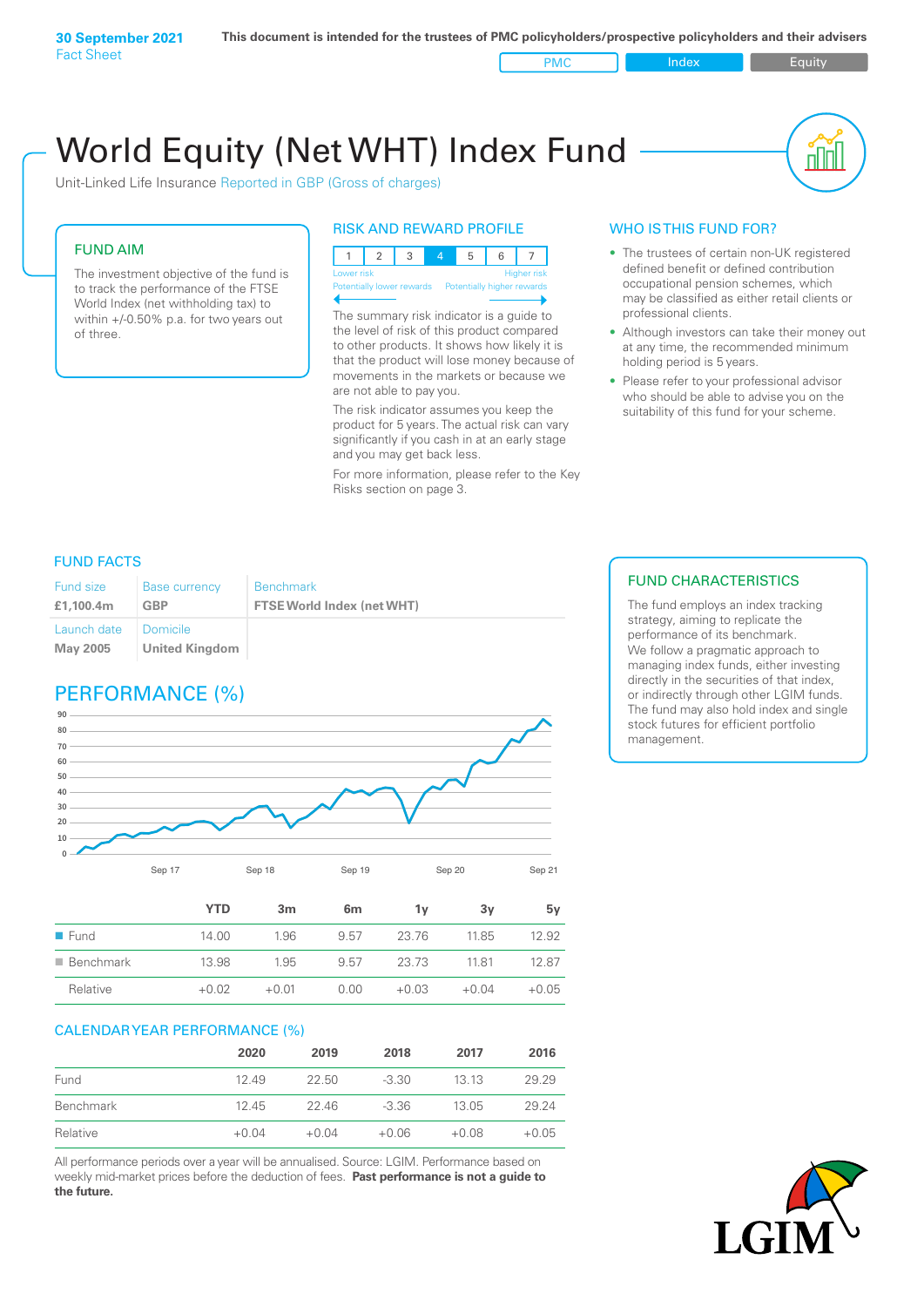# World Equity (Net WHT) Index Fund

# PORTFOLIO BREAKDOWN

All data source LGIM unless otherwise stated. Totals may not sum due to rounding. In order to minimise transaction costs, the Fund will not always own all the assets that constitute the index and on occasion it will own assets that are not in the index. The number of fund holdings can differ from the index due to corporate events and proxy holdings.



# SECTOR (%)

| ■ Technology               | 23.7 |
|----------------------------|------|
| Consumer Discretionary     | 15.1 |
| $\blacksquare$ Industrials | 13.8 |
| $\blacksquare$ Financials  | 13.8 |
| ■ Health Care              | 11.7 |
| ■ Consumer Staples         | 6.0  |
| ■ Basic Materials          | 3.7  |
| ■ Energy                   | 3.4  |
| ■ Telecommunications       | 3.3  |
| $\Box$ Other               | 5.6  |
|                            |      |

# MARKET CAPITALISATION (%) TOP 10 HOLDINGS (%)

| $\blacksquare$ Large | 81.6 |
|----------------------|------|
| $\blacksquare$ Mid   | 18.4 |

■ Top 10 holdings 16.5% Rest of portfolio 83.5% No. of holdings in fund 2,710 No. of holdings in index 2,659

| Apple Inc                          | 36             |
|------------------------------------|----------------|
| Microsoft Corp                     | 34             |
| Amazon.Com Inc                     | 23             |
| Facebook                           | 13             |
| Alphabet CI A                      | 13             |
| Alphabet CI C                      | 12             |
| Tesla Inc                          | 1 <sub>0</sub> |
| Taiwan Semiconductor Manufacturing | 0 S            |
| Nvidia Corp                        | 0 S            |
| JPMorgan Chase & Co                | 0 S            |
|                                    |                |

### COUNTRY (%)

|          | <b>United States</b> | 62.5 |  |
|----------|----------------------|------|--|
|          | Japan                | 7.5  |  |
| <b>4</b> | United Kingdom       | 4.3  |  |
|          | France               | 3.0  |  |
|          | Canada               | 2.6  |  |
|          | Germany              | 2.6  |  |
|          | Switzerland          | 2.5  |  |
|          | Australia            | 2.1  |  |
|          | Taiwan               | 2.0  |  |
|          | Other                | 10.9 |  |
|          |                      |      |  |



comprises 25 fund managers, supported by two analysts. Management oversight is provided by the Global Head of Index Funds. The team has average industry experience of 15 years, of which seven years has been at LGIM, and is focused on achieving the equally important objectives of close tracking and maximising returns.